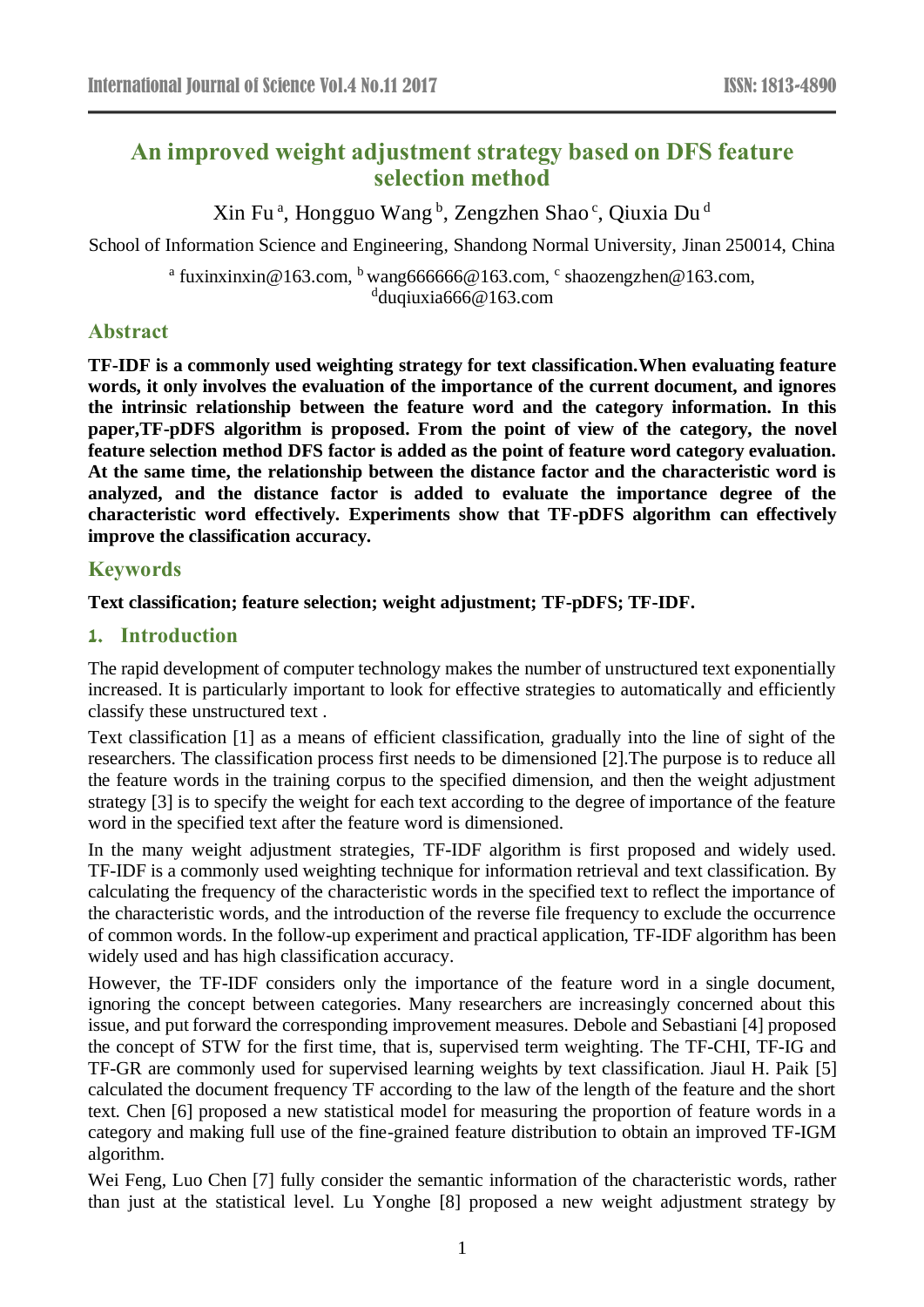studying the feature weight of vectorization when constructing the vector correction function TW from the point of view of the importance of feature items and the ability of class distinction. Zhang Yufang [9] by modifying the expression of IDF in TFIDF, to increase those in a class in the frequent occurrence of the weight of the entry; Taiwan and other people [10] focus on the characteristics of the word in the category and the distribution In this paper, we introduce the IDF function of the feature word distribution concentration coefficient, and use the dispersion coefficient to weight the TF-IIDF-DIC weight function. Shen [11] proposed that the BOR-TFIDF algorithm re-adjust the distinguishing of each feature word to each category, that is, to correct the weight of each feature word to improve the classification accuracy. Xu Fengya [12] focus on the influence of class, interclass and low frequency and high frequency characteristics on the classification. On this basis, the construction method and feature weight re-algorithm of low frequency and high weight feature set are proposed, and the algorithm is extended to Hierarchical classification system.

The author's unique strategy to solve the TF-IDF deficiencies, but there are still some problems. In this paper, the deficiency of TF-IDF algorithm and the thought of predecessors are taken into account, and the distribution of feature words in multiple categories is taken into account to better reflect the importance of feature words in specific categories. In this paper, TF-pDFS algorithm is proposed. In this paper, a new dimensionality reduction DFS algorithm is proposed to extract some of the factors as the evaluation index of the importance of the characteristic word. At the same time, the algorithm takes into account the position relation of the characteristic word and introduces the position factor. In this paper, we combine two aspects to improve TF-IDF algorithm.

## **2. Improved Weight Adjustment Strategy**

### **2.1 TF-IDF algorithm dilemm**

TF-IDF [13] full term term-inverse document frequency. Is widely used in the search engine information retrieval model. By extracting the specific characteristics of the sentence as a search word, thus completing the information retrieval. The formula is as follows:

$$
TF - IDF = TF \times IDF = tf_r \times log(\frac{N}{df_t})
$$

*tf*<sub>t</sub> Indicates the frequency of the document for the individual document,  $t$  the frequency of the document and the total number of words.  $log(\frac{R}{df_k})$  $log(\frac{N}{df_k})$  Inverse text frequency, which *N* represents the total number of documents.  $df_t$  represents the number of documents of  $t$ , the two of the business logarithm,

the meaning of this formula is that for a specific feature word *t* , the more the number of documents, the smaller the weight of *<sup>t</sup>* .The goal leading this is to remove the impact of public words.

TF-IDF uses the frequency of the characteristic word in a single document as an indicator of its importance. At the same time, for some common words, such as "China", "gentleman" and so on, through the inverse document frequency value excluded, and ultimately get a single document the weight of. Used in information retrieval to achieve great results .

However, the text classification is slightly different from the information retrieval, information retrieval in a single document, and the text classification to see the impact of a single class of documents, the former to the document, the latter as a dividing line. Text classification using a supervised learning strategy, each document specifies the category label, but the application of a wide range of TF-IDF algorithm but did not consider these label information, from a scientific point of view, showing a lot of deficiencies, see in Table 1: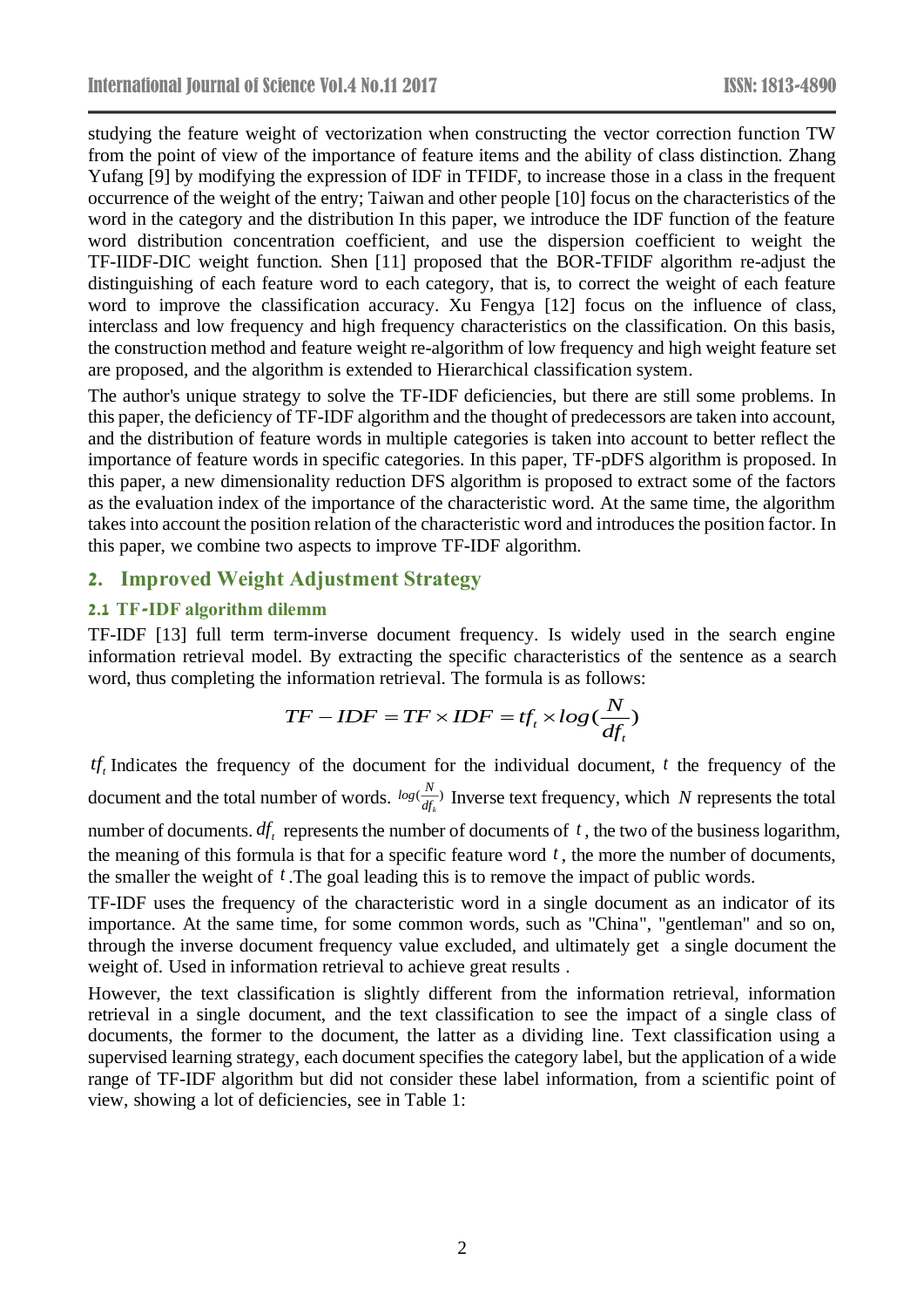| doc            | tl | t2 | class          |
|----------------|----|----|----------------|
| D1             | t1 |    | C <sub>1</sub> |
| D <sub>2</sub> | t1 |    | C <sub>1</sub> |
| D <sub>3</sub> | tl | t2 | C <sub>1</sub> |
| D <sub>4</sub> |    | t2 | C <sub>2</sub> |
| D <sub>5</sub> |    | t2 | C <sub>2</sub> |
| D <sub>6</sub> |    |    | $\mathcal{C}$  |

Table 1: Characteristic word category relationship

There are six documents in the table, belonging to the C1 and C2 categories. Among them, the characteristic word t1 is distributed in the three documents of C1, and t2 is distributed in one of C1 and C2. Take this as an example, calculate the TF-IDF of both:

$$
TF - IDF_{t1} = TF - IDF_{t2}
$$

The evaluation feature word t1 is the same as the weight value of t2, that is, t1 is the same as t2. However, we can see that t1 is distributed in the entire document of the C1 category, the highest classification accuracy for C1, and the corresponding t2 classification accuracy is slightly reduced. Therefore, the TF-IDF strategy does not take into account the classification of the characteristic word, the two categories of different characteristics of the same words considered defective.

#### **2.2 Algorithm to improve TF-pDFS**

To sum up, the TF-IDF algorithm is the lack of factors that do not join the category, resulting in the imbalance of the weight calculation. In this paper, the DFS algorithm is introduced on the basis of the word information of the known characteristic words as the index of the evaluation of the characteristic word and the category. At the same time, the concept of the position model is introduced to increase the classification accuracy.

### **2.2.1 Distinguishing feature selector**

DFS [14] is a global feature selection algorithm that calculates the final degree of evaluation by calculating the importance of the characteristic words in each category. The degree of importance of a feature in DFS is calculated as follows:

$$
DFS(t) = \sum_{i=1}^{M} \frac{P\left(Ci/t\right)}{P\left(\overline{t}/Ci\right) + P\left(t/\overline{Ci}\right) + 1}
$$

among them,  $c_i$  represent text classification,  $p(c_i/t)$  represent word t the proportion of appearances at  $c_i$ ,  $p(\bar{t}/c_j)$  represent  $c_i$  the proportion of appearances  $\bar{t}$ ,  $p(\bar{t}/c_j)$  represent  $c_i$  the proportion of appearances  $t$ . DFS selects the characteristic words to follow the four basic principles:

Where  $c_i$  denotes the text category,  $p(c_i/t)$  denotes the proportion of the characteristic word in  $c_i$ ,  $p(t/c_i)$  denotes the proportion of the characteristic word  $\bar{t}$  in the  $c_i$  category, and  $p(t/c_i)$  denotes the proportion of the characteristic word  $t$  in the  $c_i$  category. The DFS algorithm selects the characteristic word to follow the four basic principles:

1. Feature words appear frequently in a single category and do not appear in other categories, indicating that the feature word has a high classification accuracy.

2. The characteristic words appear frequently in some categories and do not appear in other categories, indicating that the characteristic words have high classification accuracy.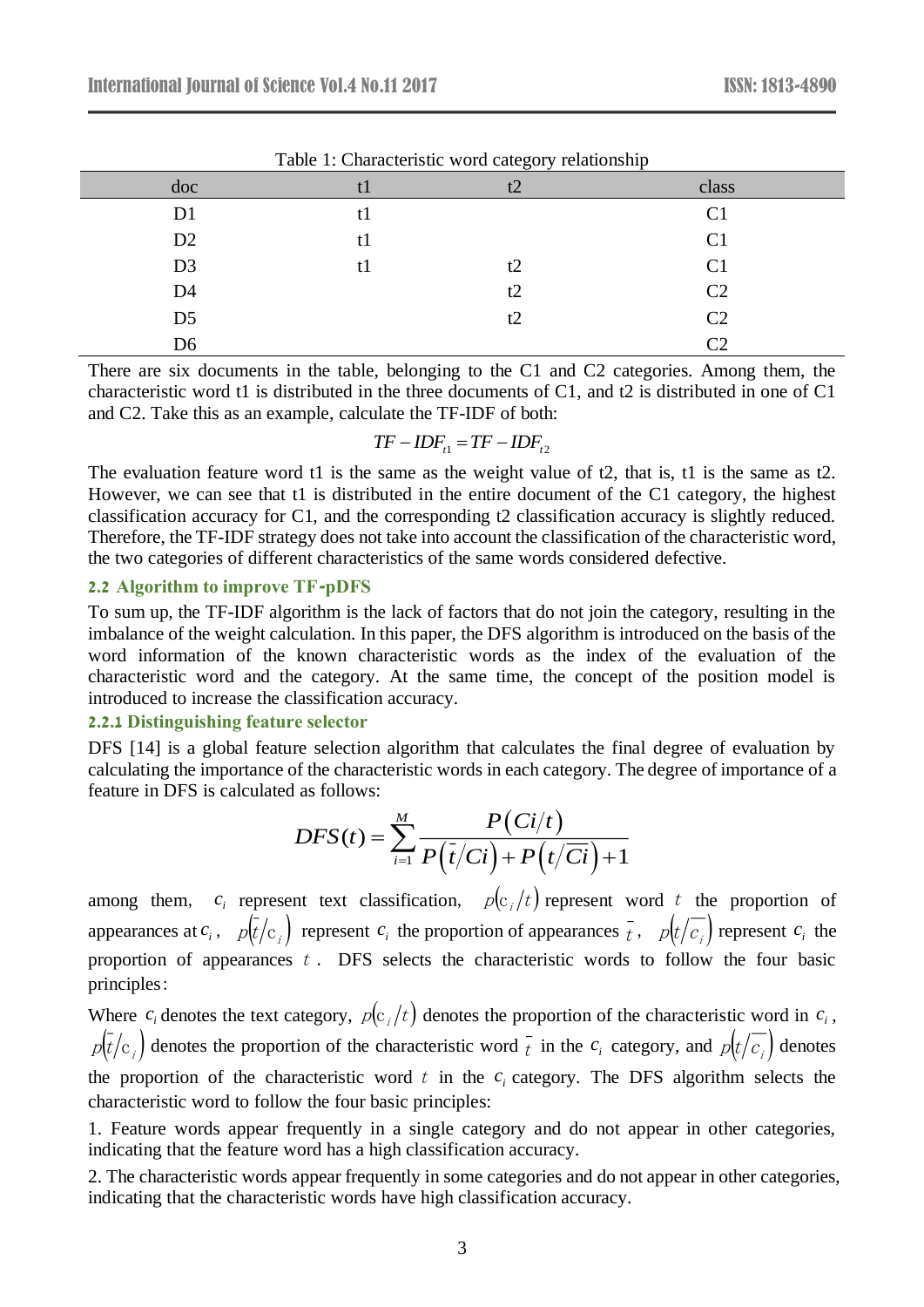3. Characteristic words appear frequently in all categories, indicating that the feature word does not have classification effect.

4. Feature words rarely appear in a single category, but not in other categories, indicating that the characteristic word without classification accuracy.

### **2.2.2 TF-DF Salgorithm**

From the above formula, the degree of importance of the total score of a particular term  $t$  in a particular category is proportional to the proportion of a particular category and inversely proportional to the proportion of the other categories. Thus, we can abstract the degree of correlation between the characteristic word and the individual category, as shown in the following equation:

$$
DFS(t, C_i) = \frac{P(Ci/t)}{P(\overline{t}/Ci) + P(\overline{t}/\overline{Ci}) + 1}
$$

The correlation between the word t and the category  $C_i$  is proportional to the proportion of t in  $C_i$ , and the proportion of it in other categories is inversely proportional to the proportion of other categories without  $t$ .

Since the above equation is the degree of importance of the feature word between classes, it is combined with the frequency of the characteristic word, and the inverse text frequency is eliminated to obtain the new weight adjustment strategy TF-DFS algorithm:

$$
TF - DFS(\omega_t) = tf(t) \times DFS(t, C_i)
$$

$$
= tf(t) \times \frac{P(Ci/t)}{P(\bar{t}/Ci) + P(t/\overline{Ci}) + 1}
$$

 $tf(t)$  represent the frequency of occurrence of a characteristic word in a single document can effectively calculate the degree of importance for this document. The interference factors include some common words, common words, such as "China" and "world". In order to effectively remove such noise words,

The introduction of  $DFS(t, C_i)$ , not only can effectively avoid the interference words, but also take into account the differences between the characteristics of the distribution of different types of differences, so as to effectively solve the IDF imbalance.

#### **2.2.3 TF-pDF Salgorithm**

Taking into account the general characteristics of Chinese sentences, corpus important information, such as news corpus, generally put at the beginning or end of the sentence. Thus, the importance of the front and back words in the sentence should be slightly larger than the middle part, and the standard quadratic function distribution.

We use the middle of the sentence as the origin to establish the Cartesian coordinate system, the distance between the word and the word as an independent variable, which will be the second function as the characteristic word position factor. Finally, the TF-pDFS algorithm is proposed to add the distance influence factor. The formula is as follows:

$$
TF - pDFS(\omega_t) = tf(t) \times Post(t) \times DFS(t, C_i)
$$
  
= tf(t) \times  $\frac{1}{a^2}$  \times  $\frac{P(Ci/t)}{P(i/Ci) + P(t/Ci) + 1}$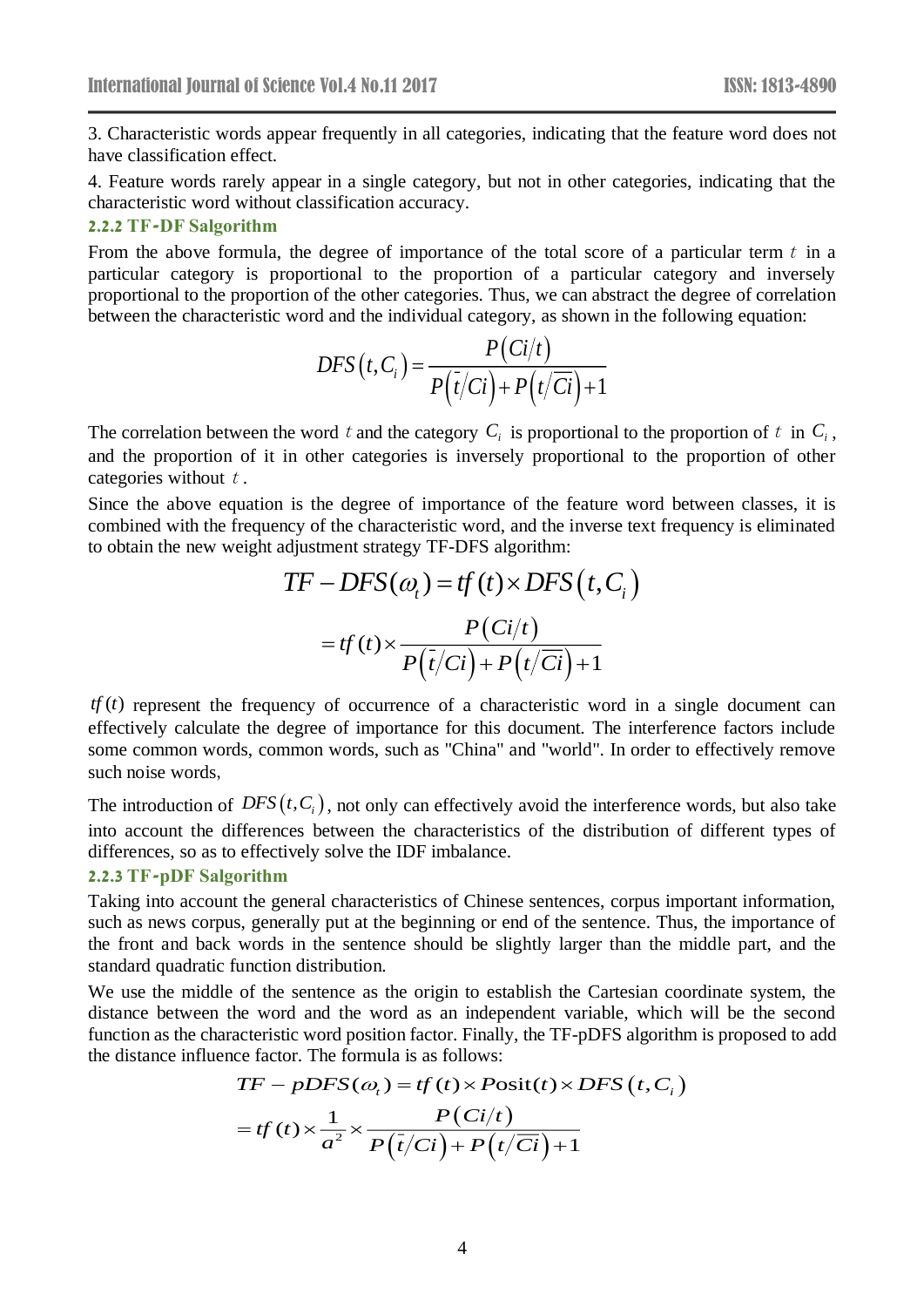In the above equation, *a* represents the distance between words and words. We assume that the minimum distance between words and words is 1, and  $\frac{1}{\sqrt{2}}$ 1  $\frac{1}{a^2}$  is the weight of the importance of changing the response feature with distance. And finally get the added category and distance factor TF-pDFS improved weight adjustment strategy.

### **3. Experiment**

#### **3.1 Experimental data set**

In this paper, three kinds of corpus are experimentally verified. The first category is the public balance data set provided by Sogou website, including 10 categories, each sample has 1000 samples, a total of 10,000 samples, followed by financial, real estate, education, science and technology, social, fashion, Sports, games, entertainment. The second category is the standard document set Reuters document Reuters-21578 unbalanced data set, this data set has 10 categories, each category sample distribution is uneven, or even a huge difference. The third category is the laboratory project application data set: CNKI egret summary information unbalanced data set, this data set contains two categories, the first is the geographical information containing the egrets, and the second is the non-Geographic information.

#### **3.2 Classifier**

The artificial neural network [15] is used as a classifier. Artificial neural network (ANN) referred to as neural network, is a kind of math and neural network structure and function of the mathematical and computational model for the function to estimate or approximate.

Modern neural network is a nonlinear statistical data modeling tool, which is divided into input layer, hidden layer, output layer, between input layer and hidden layer and between hidden layer and output layer. There is a weight on the nerve for tuning, the ultimate goal of training is to calculate the optimal weight of all the nerves.

The training process is as follows: First, for each nerve on the initial value of the initial value; according to the signal forward and error function to calculate the size of the error; according to the error to determine whether the need to adjust the weight, if not, then the most The optimal classifier is used to calculate the weight of the output layer and the weight increment of the hidden layer unit according to the obtained value of y. Finally, the optimal neural network classifier is obtained by n iterations.

#### **3.3 Ealuation standard**

In order to evaluate the classification effect, this paper selects two kinds of evaluation indexes: MacF1 and MicF1. The MacF1 formula is as follows:

$$
MacF1 = \frac{\sum_{k=1}^{C} F_k}{C}
$$

$$
F_k = \frac{2 \times P_k \times R_k}{P_k + R_k}
$$

 $P_k$  (precision)the accuracy rate refers to the number of documents that are correctly classified by the number of documents identified by the classifier as the number of documents of that class.  $\gamma$  (Recall) the recall rate refers to the number of documents that are correctly classified divided by the quotient of the total number of documents to be tested. Is a measure of the overall effect of the classification of the commonly used assessment method, the formula shown above.

The MicF1 formula is as follows: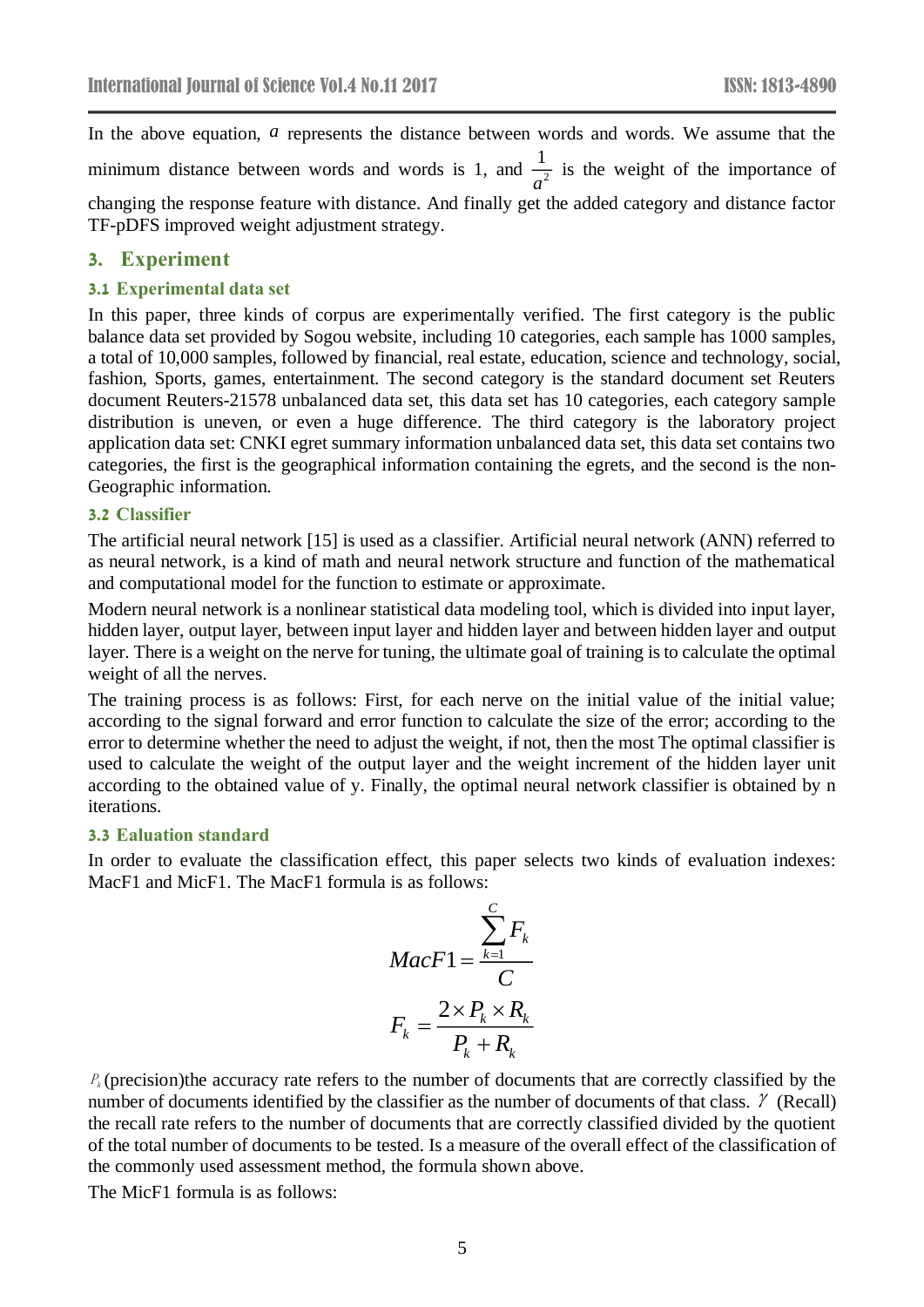$$
MicF1 = \frac{2 \times p \times r}{p + r}
$$

 $\rho$  precision,  $\gamma$  Recall Indicates the range for all categories.

#### **3.4 Experiment procedure**

In the experiment, the experiment was divided into 5 groups according to the category, 4 of them were training set, 1 was the test set, and each experiment was taken as a test set. The cycle test was conducted five times, and the average of all the experiments As the final result of the test.

Experiment set three groups of contrast experiments, MacF1 and MicF1 as a good classification accuracy evaluation index. Since this paper does not deal with the solution of the optimal dimension after dimension reduction, 100,300,500,700,900,1100,1300,1500 is selected as the dimension selection after dimension reduction.

In the Sogou equilibrium data set, the obtained TF-IDF and TF-pDFS contrast macF1 and micF1 as follows:



Figure 1 feature word dimension and MacF1 relationship

Figure 1 shows that the classification accuracy of TF-pDFS increases with the increase of TF-IDF, and the effect is gradually increased to 900. After that, the dimension of increasing accuracy is still increasing, But the classification effect of the two tends to coincide. The reason is that different dimensions will affect the weight reduction strategy of weighting strategy, resulting in different classification effects. It can also be seen from the figure that finding the best dimension for different adjustment strategies will be a very interesting direction.



Fig.2 Relationship between feature word dimension and MicF1

Figure 2 can be seen, similar to the MacF1 value in Figure 1, at 1100 when the two reached the maximum difference, and then gradually to the trend of anastomosis.

By comparing TF-IDF with TF-pDFS for MacF1 and MicF1. It is found that the advantage of TF-pDFS algorithm is gradually improved with the increase of dimension of selected feature words.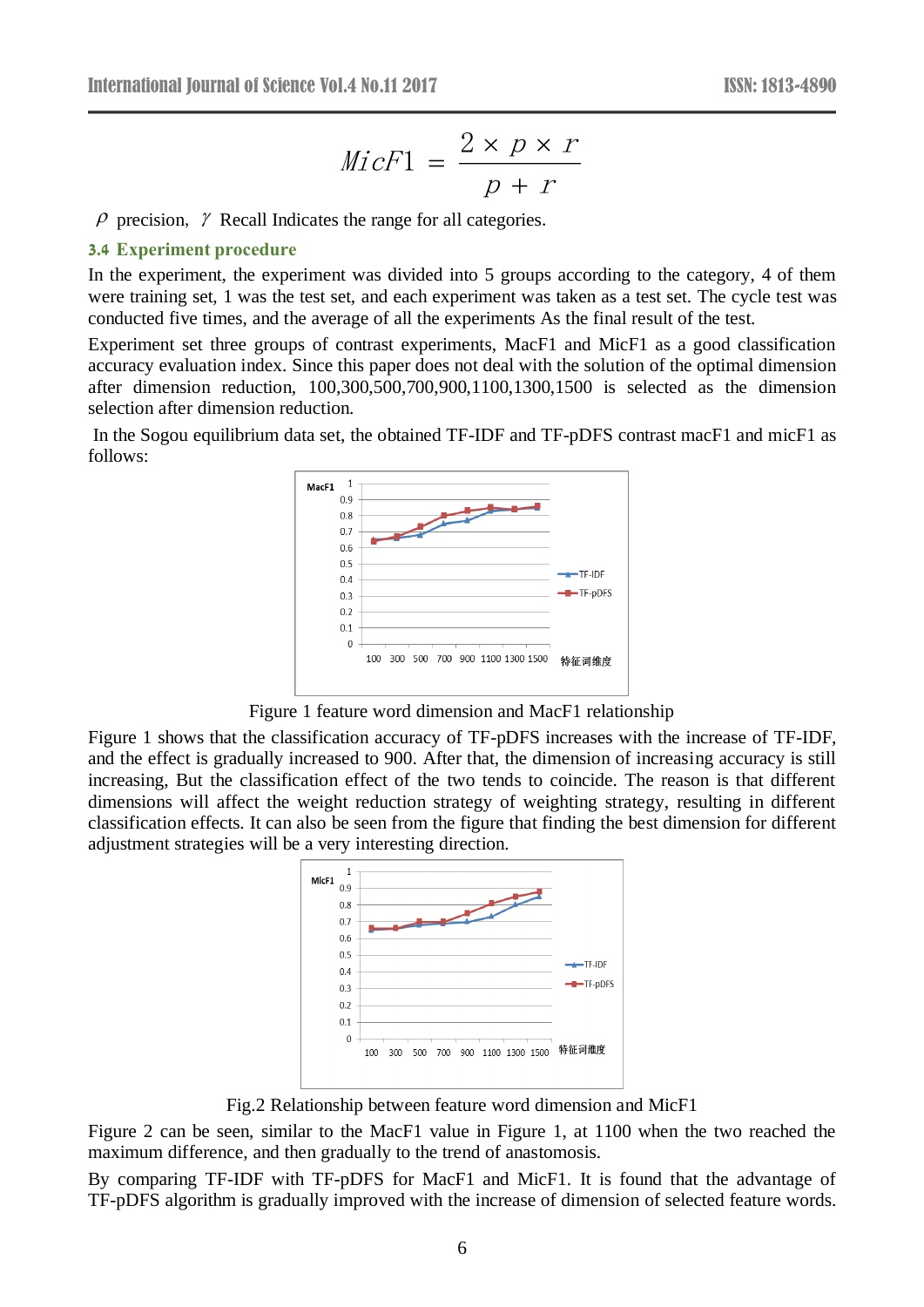The reason is that under the balanced data set, the DFS algorithm can be more effective than the importance of the reaction word.

In the Reuters-21578 Uniformed Data Set, the resulting TF-IDF and TF-pDFS are compared to macF1 and micF1 as follows:



Figure 3 feature word dimension and MacF1 relationship

TF-pDFS and TF-IDF algorithm MacF1 little difference, the former slightly better than the latter. The reason is that the unequal distribution of categories in the document can not fully reflect the relationship between the characteristic word and the category. Therefore, the DFS value is slightly deviated or deviated from the actual target, and the result is shown.

| MicF1 | 0.9 |                                                                                                                                                                                                                                |            |
|-------|-----|--------------------------------------------------------------------------------------------------------------------------------------------------------------------------------------------------------------------------------|------------|
|       | 0.8 |                                                                                                                                                                                                                                |            |
|       | 0.7 | and the contract of the contract of the contract of the contract of the contract of the contract of the contract of the contract of the contract of the contract of the contract of the contract of the contract of the contra |            |
|       | 0.6 |                                                                                                                                                                                                                                |            |
|       | 0.5 |                                                                                                                                                                                                                                |            |
|       | 0.4 |                                                                                                                                                                                                                                | $+$ TF-IDF |
|       | 0.3 |                                                                                                                                                                                                                                | -TF-pDFS   |
|       | 0.2 |                                                                                                                                                                                                                                |            |
|       | 0.1 |                                                                                                                                                                                                                                |            |
|       | 0   |                                                                                                                                                                                                                                |            |
|       |     | 500 700 900 1100 1300 1500<br>100<br>300                                                                                                                                                                                       | 特征词维度      |
|       |     |                                                                                                                                                                                                                                |            |
|       |     |                                                                                                                                                                                                                                |            |

Fig.4 Relationship between feature word dimension and MicF1

Figure 4 can be seen, analogy and Figure 3, the difference between the two MicF1 value is not the same. TF-pDFS is slightly better than TF-IDF only when the feature word dimension increases.

In the CNKI Egret Abstract information unbalanced data set, CNKI Egret Abstract information sample set is a collection of samples collected by the laboratory for the acquisition of bird data. However, CNKI data collected may not be related to the bird data (including the egrets of the word is not necessarily bird data), need to be classified, select one of the bird samples. The sample set we crawled is a binary imbalance sample and the difference is large. So the two algorithms are applied to this sample set for comparison experiments. The obtained macF1 and micF1 values obtained by comparing the obtained TF-IDF with TF-pDFS are as follows



Figure 5 feature word dimension and MacF1 relationship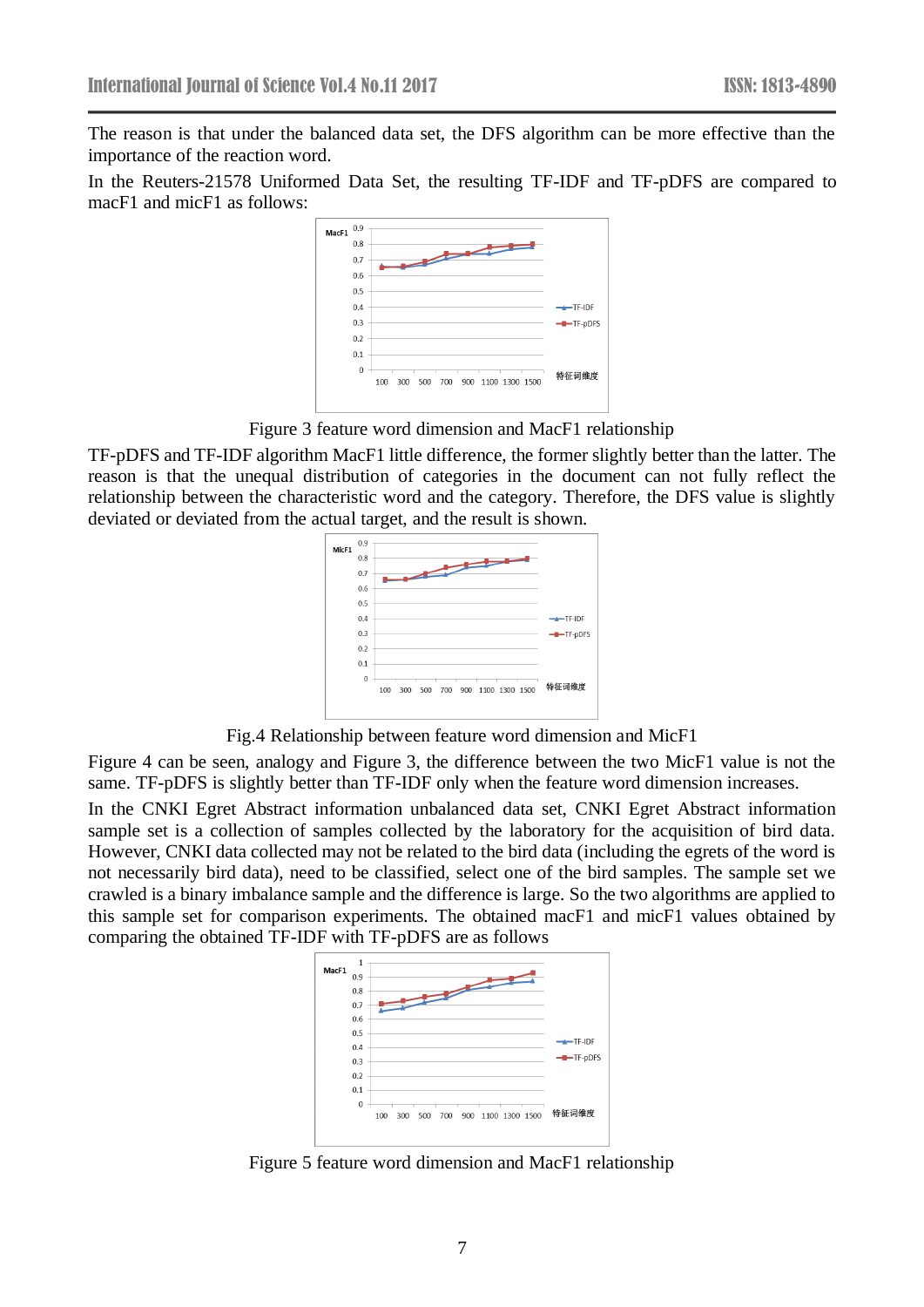Figure 5 shows that the TF-pDFS has a higher MacF1 value than the TF-IDF for the binary classification problem, and the accuracy does not change much as the dimension of the feature word increases.



Figure 6 characteristic word dimension and MicF1 relationship

As can be seen from Fig. 6, TF-pDFS has a higher MicF1 value than TF-IDF, and with the increase of the characteristic word dimension, the accuracy does not change much.

# **4. Conclusion**

The shortcoming of TF-IDF is that it only involves the degree of importance of the feature word in the document, while ignoring the influence of the category factor. In this paper, we propose an improved weight adjustment strategy, combined with the feature factor of DFS, and then consider the effect of position factor on classification, and finally get TF-pDFS algorithm.

However, when the algorithm is introduced into the position element, it is only abstract as the general binary function model without deep and detailed reasoning analysis. It is only an optimization strategy, not the best strategy model. At the same time, experiments show that the algorithm performs well on the balanced data set, but the performance is poor under the unbalanced data set. Therefore, the study of the optimal model of the distance factor and the accuracy of the unbalanced data set is the next step must be the primary problem to be solved.

# **References**

- [1] Zhang X, Zhao J, LeCun Y. Character-level convolutional networks for text classifycation[C].Advances in neural information processing systems. 2015: 649-657.
- [2] Chandrashekar G, Sahin F. A survey on feature selection methods[J]. Computers & Electrical Engineering, 2014, 40(1): 16-28.
- [3] Ren F, Sohrab M G. Class-indexing-based term weighting for automatic text classification[J]. Information Sciences, 2013, 236: 109-125.
- [4] Debole F, Sebastiani F. Supervised term weighting for automated text categorization[C]. Proceedings of the 2003 ACM symposium on Applied computing. ACM, 2003: 784-788.
- [5] Paik J H. A novel TF-IDF weighting scheme for effective ranking[C].Proceedings of the 36th international ACM SIGIR conference on Research and development in information retrieval. ACM, 2013: 343-352.
- [6] Chen K, Zhang Z, Long J, et al. Turning from TF-IDF to TF-IGM for term weighting in text classification[J].Expert Systems with Applications, 2016, 66: 245-260.
- [7] Luo Q, Chen E, Xiong H. A semantic term weighting scheme for text categorization[J]. Expert Systems with Applications, 2011, 38(10): 12708-12716.
- [8] LU Yonghe,LI Yanfeng. A Method for Calculating the Weight of Text Feature Item of TF IDF Algorithm[J].LIBRARY AND INFORMATION SERVICE, 2013, 57(3): 90-95.
- [9] ZHANG Yufang,PENG Shiming,LU Jia. Improvement and Application of TFIDF Method Based on Text Classification[J]. COMPUTER ENGINEERING, 2006, 32(19): 76-78.